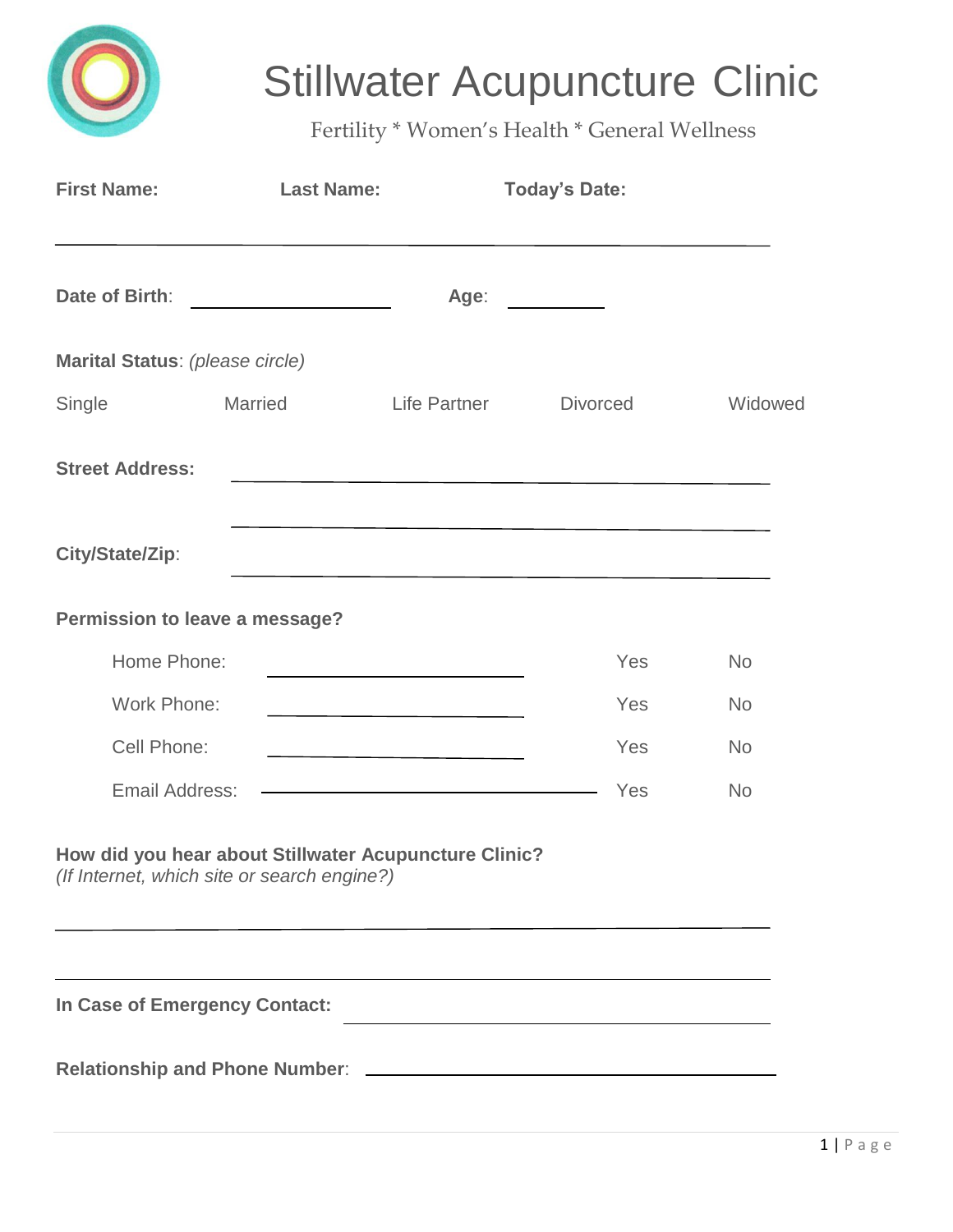**Other Health Concern:**

**Your Medical History** (Please list major events and dates that they occurred. Please include marriages, births, deaths, divorce, accidents, major illness, surgery, job changes, miscarriages, and anything else you feel has greatly impacted your life or health)

**List any medications (prescription and over-the-counter), vitamins and/or supplements that you are taking:**

**Were you breastfed as a baby**? Yes No **For how long?**

| <b>Supplement/Medication</b> | Reason you are taking: |
|------------------------------|------------------------|
|                              |                        |
|                              |                        |
|                              |                        |
|                              |                        |
|                              |                        |
|                              |                        |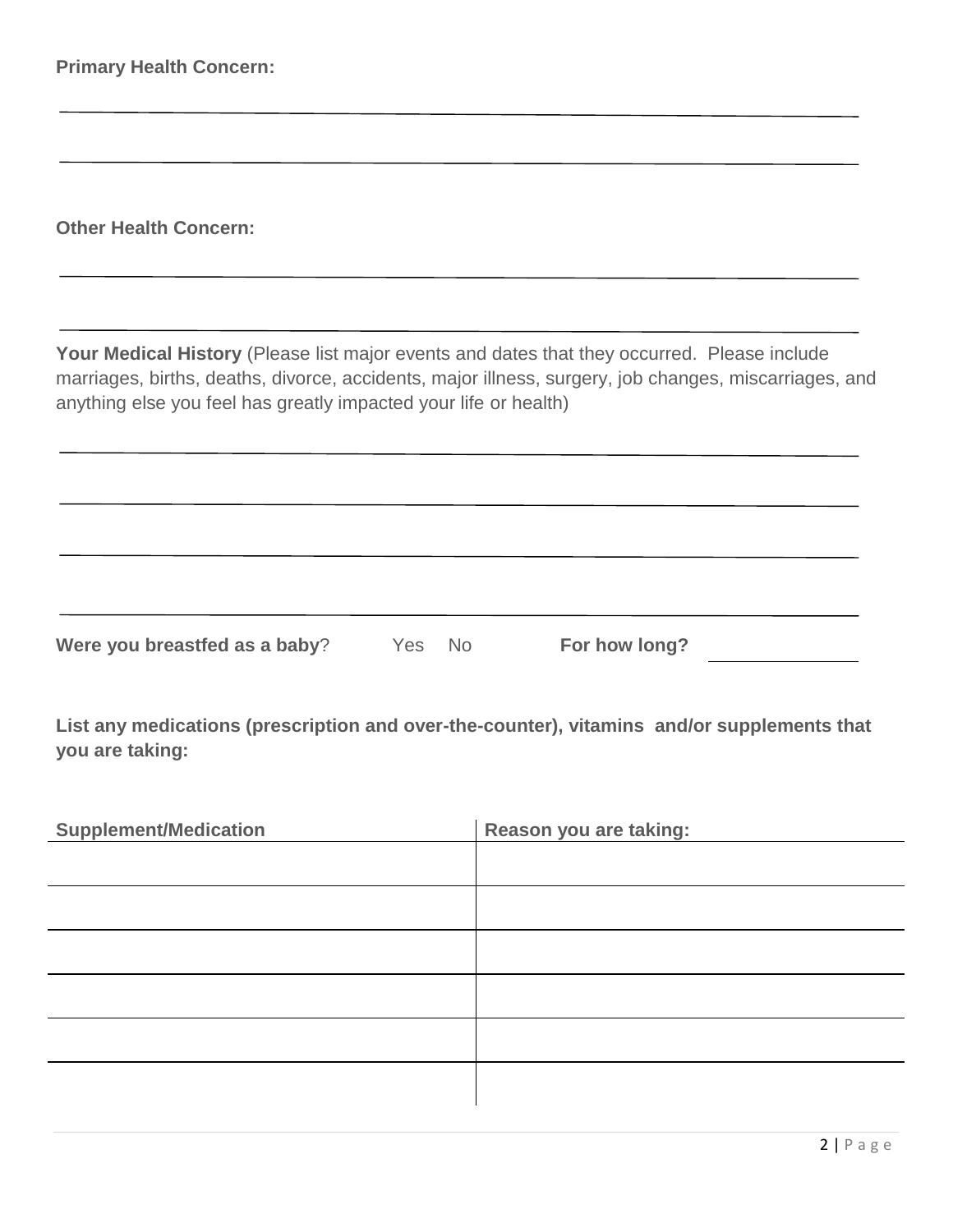## **Circle any of the following conditions that you are experiencing:**

| on the any of the following containons that you are experienting.                                                                                                                                                                                                                                                                                                            |                                                                                                                                                                                                                                                                                         |                                                                                                                                                                       |                                                                                                                                                                                                                                                                   |  |  |  |
|------------------------------------------------------------------------------------------------------------------------------------------------------------------------------------------------------------------------------------------------------------------------------------------------------------------------------------------------------------------------------|-----------------------------------------------------------------------------------------------------------------------------------------------------------------------------------------------------------------------------------------------------------------------------------------|-----------------------------------------------------------------------------------------------------------------------------------------------------------------------|-------------------------------------------------------------------------------------------------------------------------------------------------------------------------------------------------------------------------------------------------------------------|--|--|--|
| <b>Diabetes</b><br>$\bullet$<br><b>Parasites</b><br>$\bullet$<br>$\bullet$<br>Asthma<br>$\bullet$<br>Lyme Disease<br>$\bullet$<br>$\bullet$<br><b>Venereal Disease</b><br>$\bullet$<br><b>Thyroid Problems</b><br>$\bullet$<br>$\bullet$<br>Herpes<br>$\bullet$<br>$\bullet$<br>Anemia<br>$\bullet$<br>$\bullet$<br><b>Inflammatory Bowel</b><br>$\bullet$<br><b>Disease</b> | <b>Heart Disease</b><br>$\bullet$<br>Nervous illness<br>$\bullet$<br>Allergies<br>$\bullet$<br>Seizures<br>$\bullet$<br>Mononucleosis<br>$\bullet$<br><b>Chronic Fatigue</b><br>$\bullet$<br><b>COPD</b><br>$\bullet$<br>Hepatitis<br>$\bullet$<br><b>Bleeding/Clotting</b><br>Tendency | <b>High Blood Pressure</b><br>Addiction/Alcoholism<br>Osteoporosis<br>Cancer<br>Autoimmune illness<br>Fibromyalgia<br><b>Rheumatic Fever</b><br><b>Kidney Disease</b> | <b>Stroke</b><br>$\bullet$<br><b>Arthritis</b><br>$\bullet$<br><b>Ulcers</b><br>$\bullet$<br><b>Gall Stones</b><br>$\bullet$<br>Tuberculosis<br>$\bullet$<br><b>Anxiety/Depression</b><br>$\bullet$<br><b>HIV/AIDS</b><br>$\bullet$<br>Kidney stones<br>$\bullet$ |  |  |  |
| Other conditions not listed above:<br><u> 1989 - Andrea Andrew Maria (h. 1989).</u><br>When is the last time you had your Vitamin D level checked?                                                                                                                                                                                                                           |                                                                                                                                                                                                                                                                                         |                                                                                                                                                                       |                                                                                                                                                                                                                                                                   |  |  |  |
| When is the last time you had blood work?                                                                                                                                                                                                                                                                                                                                    |                                                                                                                                                                                                                                                                                         |                                                                                                                                                                       |                                                                                                                                                                                                                                                                   |  |  |  |
| What did the blood work indicate?                                                                                                                                                                                                                                                                                                                                            |                                                                                                                                                                                                                                                                                         |                                                                                                                                                                       |                                                                                                                                                                                                                                                                   |  |  |  |
| Do you crave any particular foods?                                                                                                                                                                                                                                                                                                                                           | Yes                                                                                                                                                                                                                                                                                     | <b>No</b>                                                                                                                                                             |                                                                                                                                                                                                                                                                   |  |  |  |
| Which ones:                                                                                                                                                                                                                                                                                                                                                                  |                                                                                                                                                                                                                                                                                         |                                                                                                                                                                       |                                                                                                                                                                                                                                                                   |  |  |  |
| When do you typically crave them?                                                                                                                                                                                                                                                                                                                                            |                                                                                                                                                                                                                                                                                         |                                                                                                                                                                       |                                                                                                                                                                                                                                                                   |  |  |  |
| List any foods that you avoid due to allergies, sensitivities, religious or other beliefs:                                                                                                                                                                                                                                                                                   |                                                                                                                                                                                                                                                                                         |                                                                                                                                                                       |                                                                                                                                                                                                                                                                   |  |  |  |

| Do you use:                                                   | <b>Now</b> |           | <b>Past</b> | <b>Frequency</b>          | <b>Never</b> |
|---------------------------------------------------------------|------------|-----------|-------------|---------------------------|--------------|
| <b>Tobacco</b>                                                |            |           |             |                           |              |
| <b>Alcohol</b>                                                |            |           |             |                           |              |
| <b>Caffeine</b>                                               |            |           |             |                           |              |
| <b>Soft Drinks</b>                                            |            |           |             |                           |              |
|                                                               |            |           |             |                           |              |
| Do you exercise:                                              | <b>Yes</b> | <b>No</b> |             | Number of times per week: |              |
| <b>Type of Exercise:</b>                                      |            |           |             |                           |              |
| Your current weight                                           |            |           |             |                           |              |
| Your ideal weight:                                            |            |           |             |                           |              |
| Have you gained or lost more than 10 pounds in the past year? |            |           |             | Yes                       | <b>No</b>    |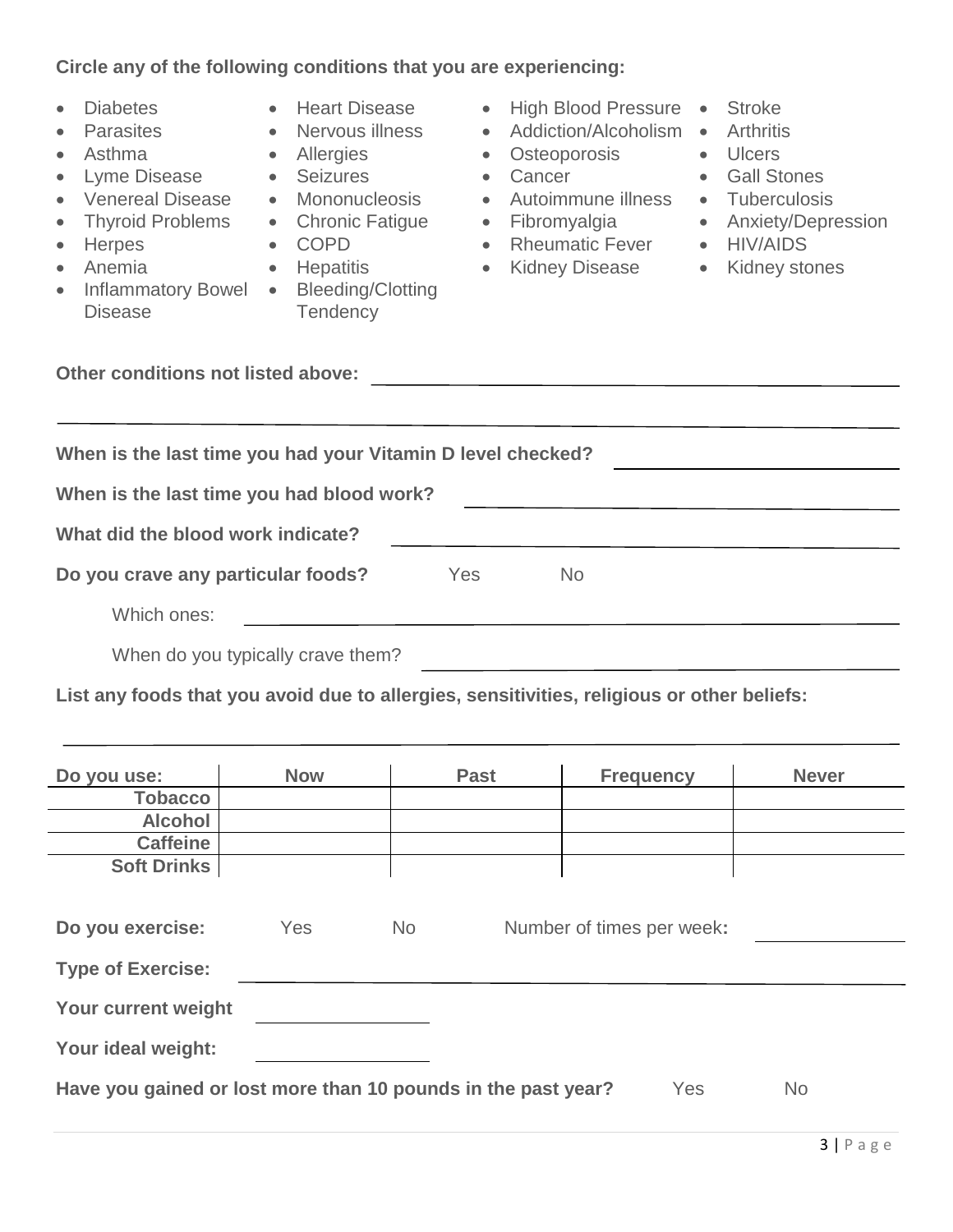| Urination: Please circle any of the following symptoms you are currently experiencing:<br>Urgent Retention Scanty Profuse Dribbling<br><b>Burning</b><br>Number of times you get up per night to urinate: _______________________________ |               |           |                        |                  |       |
|-------------------------------------------------------------------------------------------------------------------------------------------------------------------------------------------------------------------------------------------|---------------|-----------|------------------------|------------------|-------|
| Bowel Movements: Frequency: ____________<br>Stools: Undigested food<br>Consistency: Well-formed Hard                                                                                                                                      |               |           | Blood Mucous           | Loose Alternates |       |
| <b>Lifestyle</b>                                                                                                                                                                                                                          |               |           |                        |                  |       |
| Please list three cleaning products that are typically used in your home (e.g. Windex, Tilex, Clorox)                                                                                                                                     |               |           |                        |                  |       |
| 1.<br><u> 1980 - Johann Barn, mars ann an t-Amhain Aonaich an t-Aonaich an t-Aonaich an t-Aonaich an t-Aonaich an t-Aon</u>                                                                                                               |               |           |                        |                  |       |
| <u> 1989 - Johann Barn, fransk politik amerikansk politik (</u><br>2.                                                                                                                                                                     |               |           |                        |                  |       |
| 3.                                                                                                                                                                                                                                        |               |           |                        |                  |       |
| Do you use chemical fertilizers on your lawn?                                                                                                                                                                                             |               | Yes       | No.                    |                  |       |
| Type of water you drink? Tap                                                                                                                                                                                                              | <b>Britta</b> |           | <b>Reverse Osmosis</b> | <b>Bottled</b>   | Other |
| On a scale of 1-10, how stressed do you feel? 10= extremely stressed, 1= not stressed at all                                                                                                                                              |               |           |                        |                  |       |
| Do you practice yoga?                                                                                                                                                                                                                     | Yes           | <b>No</b> |                        |                  |       |
| Do you meditate?                                                                                                                                                                                                                          | Yes           | <b>No</b> |                        |                  |       |
| On a scale of 1-10, how would you rate your relationship with your partner?                                                                                                                                                               |               |           |                        |                  |       |
| $10 =$ excellent, $1 =$ Very unfulfilling                                                                                                                                                                                                 |               |           |                        |                  |       |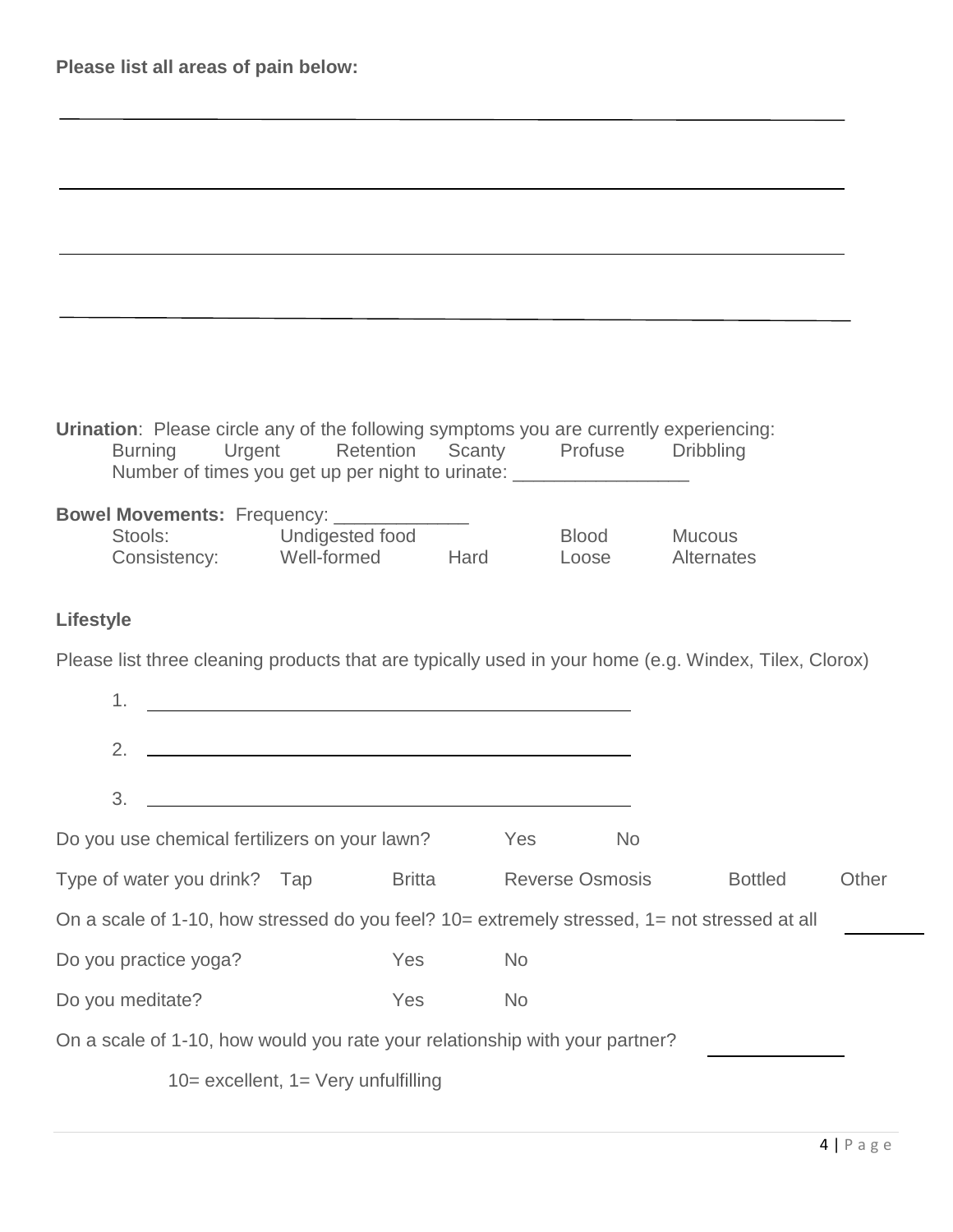## **Women Only:**

| At what age did you first get your period?                                        |           |                                                                                                                                                                                                                                | Date of last menstrual cycle? |              |                                             |           |
|-----------------------------------------------------------------------------------|-----------|--------------------------------------------------------------------------------------------------------------------------------------------------------------------------------------------------------------------------------|-------------------------------|--------------|---------------------------------------------|-----------|
| Are you currently on the Pill?                                                    | Yes       | <b>No</b>                                                                                                                                                                                                                      |                               |              |                                             |           |
| Have you ever been on the Pill?                                                   | Yes       | No results and the New York of the New York of the New York of the New York of the New York of the New York of the New York of the New York of the New York of the New York of the New York of the New York of the New York of |                               |              |                                             |           |
| What type of birth control do you use?<br>Minat type of birth control do you use? |           |                                                                                                                                                                                                                                |                               |              |                                             |           |
| Are you pregnant now?                                                             | Yes       | <b>No</b>                                                                                                                                                                                                                      |                               |              |                                             |           |
| Number of days from the start of one period to the next:                          |           |                                                                                                                                                                                                                                |                               |              |                                             |           |
| Are your menstrual cycles spaced evenly?                                          |           | Yes                                                                                                                                                                                                                            |                               | <b>No</b>    |                                             |           |
| Average number of days of flow:                                                   |           | <b>Flow is:</b>                                                                                                                                                                                                                | Light                         |              | Normal                                      | Heavy     |
| Color is:<br>Pale<br>Dark Red Bright Red                                          |           |                                                                                                                                                                                                                                |                               | <b>Brown</b> |                                             |           |
| Are there blood clots present? Yes                                                |           | <b>No</b>                                                                                                                                                                                                                      |                               |              |                                             |           |
| Does your period cause you pain or cramping?                                      |           | Yes                                                                                                                                                                                                                            |                               | <b>No</b>    |                                             |           |
| When?:<br><b>Before</b>                                                           |           | During                                                                                                                                                                                                                         |                               | After period |                                             |           |
| Do you experience any of the following symptoms before your period each month?    |           |                                                                                                                                                                                                                                |                               |              |                                             |           |
| Water retention • Breast tenderness or swelling                                   |           |                                                                                                                                                                                                                                | • Mental<br>depression        |              | Irritability<br>$\bullet$                   |           |
| Food cravings • Migraines<br>$\bullet$                                            |           |                                                                                                                                                                                                                                | Other:                        |              |                                             |           |
| Do you ever bleed or spot between periods?                                        |           | Yes                                                                                                                                                                                                                            |                               | <b>No</b>    |                                             |           |
| Do your bowel movements become loose at the beginning of your period? The Yes     |           |                                                                                                                                                                                                                                |                               |              |                                             | <b>No</b> |
| Do you get yeast infections?<br>Yes                                               | <b>No</b> |                                                                                                                                                                                                                                | How often?                    |              |                                             |           |
| Do you chart your basal body temperature?                                         |           | Yes                                                                                                                                                                                                                            | <b>No</b>                     |              |                                             |           |
| Have you experienced menopause?                                                   |           | Yes                                                                                                                                                                                                                            | <b>No</b>                     |              | When?                                       |           |
| If you are experiencing menopausal symptoms, please describe:                     |           |                                                                                                                                                                                                                                |                               |              |                                             |           |
| Do you feel as if your hormones are "off"?                                        |           | Yes                                                                                                                                                                                                                            | <b>No</b>                     |              |                                             |           |
| <b>Pregnancies:</b>                                                               |           |                                                                                                                                                                                                                                |                               |              |                                             |           |
| Year<br>Vaginal or C-Section                                                      |           |                                                                                                                                                                                                                                |                               |              | <b>Complications or Conditions of Note:</b> |           |